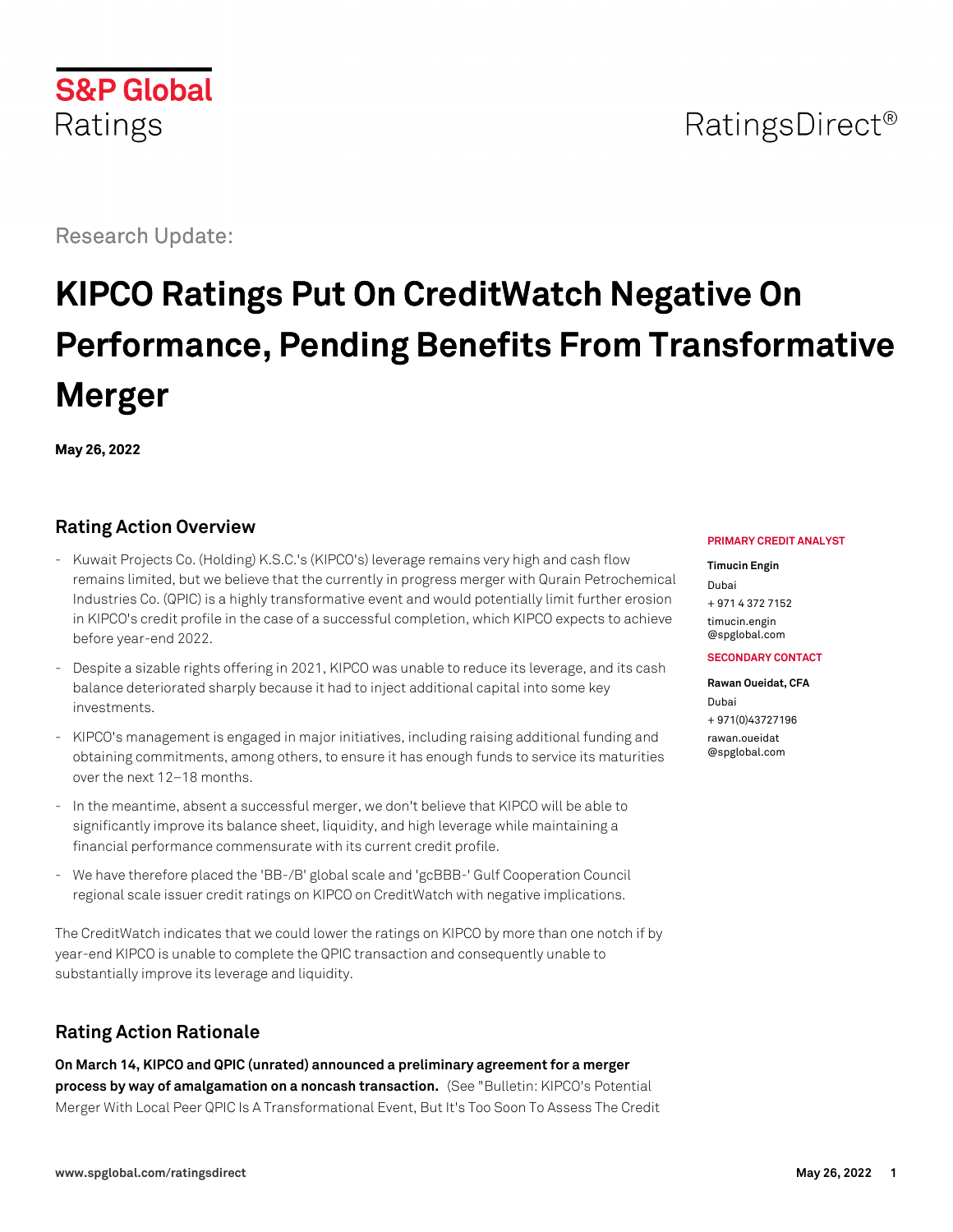Impact," published March 15, 2022, on RatingsDirect.) The proposed merger should provide support to KIPCO's weakened balance sheet and cash flow generation. KIPCO already controls about 29.5% of QPIC's share capital and expects the transaction will close before year-end 2022. The boards of both firms already approved the transaction. KIPCO's management believes it is highly likely that the transaction will take place, and we think various stakeholders have strong incentives for that outcome, as well, since KIPCO is a high-profile and visible entity in Kuwait. KIPCO expects that its main owner, Al Futooh Group (AFH), will continue to have at least a 30% stake in the merged entity.

**We believe the transaction will provide substantial support to KIPCO's overall credit profile.**

QPIC has much lower leverage. It had total assets of Kuwaiti dinar (KWD) 780 million (about \$2.6 billion) at year-end 2021 versus less than \$375 million in borrowings. Some of QPIC's key portfolio assets are Equate Petrochemical Co. (BBB/Positive/A-2), SADAFCO (unrated), and National Petroleum Services Co. (unrated), which are well-established and profitable companies in their respective sectors of petrochemicals, food processing, and oilfield services. Furthermore, they provide QPIC with a healthy and stable stream of dividend income.

**Subject to completion of the merger, we believe KIPCO's overall portfolio characteristics will improve in the next 12-18 months, because it will have a relatively less concentrated portfolio with exposure to multiple sectors.** After the potential merger, KIPCO would have a more diverse portfolio and a larger balance sheet, which should help the company address the persisting performance issues in some of its key assets such as Middle East pay television operator OSN and United Gulf Holding, whose relative weight in the portfolio will decline visibly after a successful merger. However, we note that at this stage, these benefits might not necessarily lead to a change in our business profile assessment on KIPCO.

**Leverage and liquidity have further deteriorated, given capital injections to subsidiaries.**

Despite the expected above-mentioned medium-term benefits of the merger, KIPCO's financial profile remains under increasing pressure, and this is the main reason for the CreditWatch placement. Even though the company has raised \$265 million fresh capital via a rights offering in fourth-quarter 2021, its adjusted reported loan-to-value ratio for March 31, 2021 (using March 31 prices for its listed assets for portfolio value, and including the 2022 capital injection guidance to subsidiaries in our debt values, as well as our valuation adjustments to OSN and United Gulf Holding for portfolio value) has further deteriorated since our last review in July 2021 and remains much higher than our 60% threshold.

**During 2021, KIPCO injected substantial cash into its key assets, OSN (unrated), Burgan Bank, and Gulf Insurance Group (GIG), and incurred elevated operating and funding costs, while generating limited dividend income from its portfolio.** KIPCO's cash flow adequacy remained well below our 0.7x threshold as of March 31, 2022. Given our expectations for similar dividend income and cost levels, we don't expect a recovery in the cash flow adequacy ratio in the absence of the new assets KIPCO expects to take over following the completion of the merger.

**We expect the adjusted loan-to-value ratio for KIPCO to decline to a level comfortably below 60% by year-end 2022.** This is based on information provided by KIPCO management and is subject to successful completion of the QPIC merger. We expect its cash flow adequacy in 2023 and thereafter to improve notably, given the strong dividend inflows coming from QPIC's portfolio companies such as Equate and dairy company SADAFCO. Therefore, we have not revised our financial risk profile for KIPCO at this stage. However, if the merger with QPIC is unsuccessful, and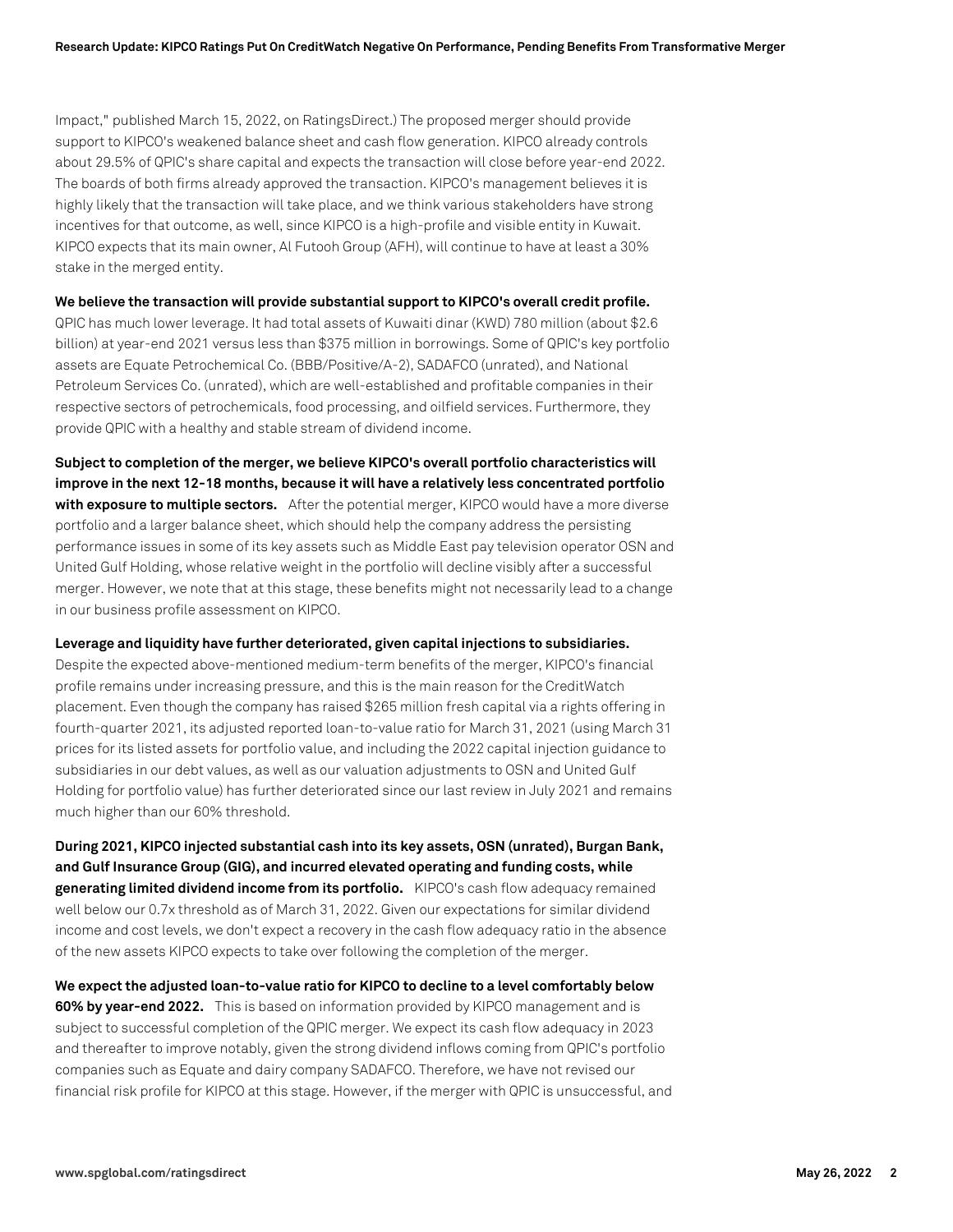KIPCO does not receive a high-quality portfolio of cash-generating assets, given the potential further capital injection requirements, particularly at OSN, we would likely negatively reassess KIPCO's financial risk profile to highly leveraged from aggressive currently.

**Liquidity has weakened substantially and is dependent on funding arrangements and asset monetization efforts.** We now view KIPCO's liquidity as less than adequate, reflecting the constant deterioration of liquidity profile over the past two to three years. Despite a capital injection of \$265 million in the last quarter of 2021, KIPCO's year-end cash balance declined from \$625 million at the start of the year to \$409 million because it had to inject large amounts of fresh capital into its key assets such as OSN, Burgan Bank, and GIG. In the meantime, KIPCO only generated around \$43 million dividends from its portfolio, while reporting high operating expenses and funding costs. Moreover, in first-quarter 2022, it injected additional funds into its assets, and its cash balance declined to \$359 million.

**KIPCO has a \$500 million bond maturing under its euro medium-term note program on March 2023 and around \$330 million in Kuwaiti dinar bonds on November 2023.** Other than KIPCO's guidance of lower capital injections in 2022, we expect no meaningful change in its dividend inflows and operating and funding costs prior to the potential merger. We understand that KIPCO's management has already secured substantial funding commitments from its relationship banks and is considering some additional initiatives to significantly shore up its liquidity position over the next months. We view this as supportive, and it is one of the reasons why we are not lowering the rating at this time. Specifically, KIPCO expects that before end-June, it will have funding sources that will comfortably cover its 12-month funding requirements by at least 1.2x. Although we believe KIPCO will be able to raise funds thanks to its standing in the markets and its relationships, we note that its liquidity profile now depends heavily on external funding efforts, rather than internal cash generation; therefore we revised down our liquidity assessment to less than adequate. If KIPCO's management is unable to shore up its liquidity sources to cover the March 2023 maturities by July 30, 2022, we would revise down its liquidity position further to weak.

## **CreditWatch**

The negative CreditWatch reflects our view that, although the pending merger with QPIC should strengthen KIPCO's balance sheet and support KIPCO's credit profile over time, the failure of this transaction would result in KIPCO no longer being able to maintain its key metrics commensurate with its current rating. KIPCO's management is, however, confident it will close the transaction by year-end 2022, and we think it is in all stakeholders' interest that it happen, to avoid further stress at a visible entity like KIPCO. Nevertheless, if the transaction is delayed, or faces unexpected challenges, KIPCO's financial performance could further deteriorate rapidly. We could lower the long-term rating on KIPCO by more than one notch if KIPCO is unable to complete the QPIC transaction by year-end 2022 and move its adjusted loan-to-value ratio to well below 60%. To affirm the rating, and assign a stable outlook, we would also need to see a sharp improvement in KIPCO's post-merger liquidity, as well as its cash flow adequacy ratio.

## **Company Description**

KIPCO is AFH's majority-owned operating holding company, which is connected to Kuwait's ruling Al Sabah family, with substantial investments in financial services, media, and real estate across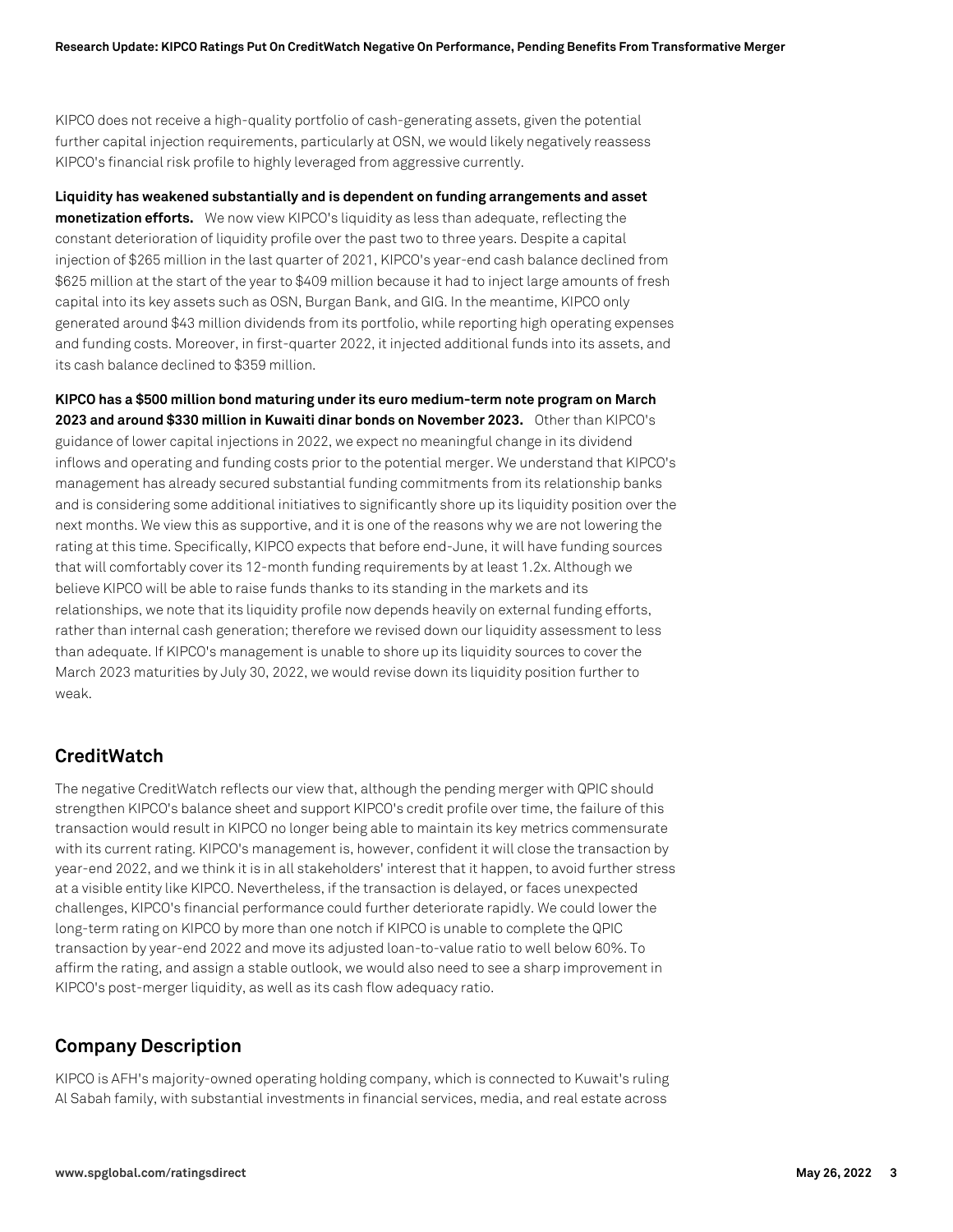the Middle East and North Africa. We continue to expect that KIPCO will receive financial support from AFH when needed, as it has on several occasions in the past. In late 2011, for example, KIPCO received a \$101 million cash injection from AFH that helped the company maintain its LTV target of 30%, while AFH also supported the \$312 million rights offering in 2019 and \$265 million rights offering in late 2021.

#### **Issue Ratings - Subordination Risk Analysis**

#### **Capital structure**

KIPCO's capital structure comprises about \$2.2 billion of senior unsecured debt, of which about \$1.5 billion was issued by Kuwait Projects Co. SPC Ltd. and is guaranteed by KIPCO; and \$650 million is local currency Kuwait bonds, also senior unsecured and issued by KIPCO, as well as a KWD20 million bank loan.

#### **Analytical conclusions**

The issue rating on KIPCO's notes is 'BB-', in line with the long-term issuer credit rating, because there are no significant elements of subordination risk present in KIPCO's capital structure.

#### **ESG credit indicators: E-2, S-2, G-4**

#### **Related Criteria**

- General Criteria: Environmental, Social, And Governance Principles In Credit Ratings, Oct. 10, 2021
- General Criteria: Group Rating Methodology, July 1, 2019
- Criteria | Corporates | General: Corporate Methodology: Ratios And Adjustments, April 1, 2019
- General Criteria: Methodology For National And Regional Scale Credit Ratings, June 25, 2018
- Criteria | Corporates | General: Reflecting Subordination Risk In Corporate Issue Ratings, March 28, 2018
- General Criteria: Methodology For Linking Long-Term And Short-Term Ratings, April 7, 2017
- Criteria | Corporates | Industrials: Methodology: Investment Holding Companies, Dec. 1, 2015
- Criteria | Corporates | General: Methodology And Assumptions: Liquidity Descriptors For Global Corporate Issuers, Dec. 16, 2014
- General Criteria: Methodology: Industry Risk, Nov. 19, 2013
- Criteria | Corporates | General: Corporate Methodology, Nov. 19, 2013
- General Criteria: Country Risk Assessment Methodology And Assumptions, Nov. 19, 2013
- General Criteria: Methodology: Management And Governance Credit Factors For Corporate Entities, Nov. 13, 2012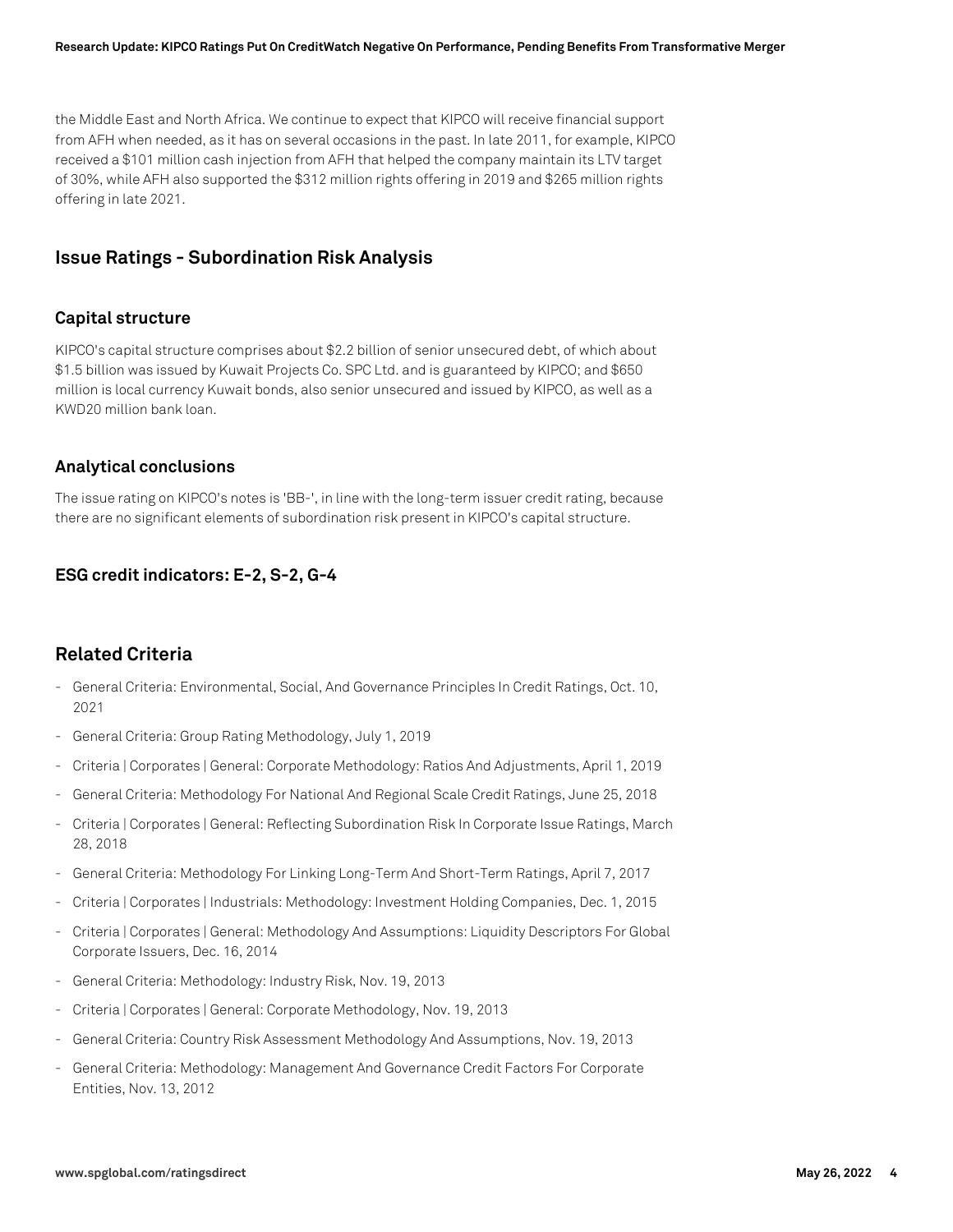- General Criteria: Principles Of Credit Ratings, Feb. 16, 2011

#### **Related Research**

- Bulletin: KIPCO's Potential Merger With Local Peer QPIC Is A Transformational Event, But It's Too Soon To Assess The Credit Impact, March 15, 2022

## **Ratings List**

#### **Ratings Affirmed; CreditWatch/Outlook Action**

|                                         | Т٥                               | From           |
|-----------------------------------------|----------------------------------|----------------|
| Kuwait Projects Co. (Holding) K.S.C.    |                                  |                |
| <b>Issuer Credit Rating</b>             | BB-/Watch Neg/B                  | BB-/Negative/B |
| Gulf Cooperation Council Regional Scale | gcBBB-/Watch Neg/-- gcBBB-/--/-- |                |
| Senior Unsecured                        | BB-                              |                |
| Kuwait Projects Co SPC Ltd              |                                  |                |
| Senior Unsecured                        | BB-                              |                |
| Kuwait Projects Co. (Cayman)            |                                  |                |
| Senior Unsecured                        | BB-                              |                |

Certain terms used in this report, particularly certain adjectives used to express our view on rating relevant factors, have specific meanings ascribed to them in our criteria, and should therefore be read in conjunction with such criteria. Please see Ratings Criteria at www.standardandpoors.com for further information. A description of each of S&P Global Ratings' rating categories is contained in "S&P Global Ratings Definitions" at https://www.standardandpoors.com/en\_US/web/guest/article/-/view/sourceId/504352 Complete ratings information is available to subscribers of RatingsDirect at www.capitaliq.com. All ratings affected by this rating action can be found on S&P Global Ratings' public website at www.standardandpoors.com. Use the Ratings search box located in the left column. Alternatively, call one of the following S&P Global Ratings numbers: Client Support Europe (44) 20-7176-7176; London Press Office (44) 20-7176-3605; Paris (33) 1-4420-6708; Frankfurt (49) 69-33-999-225; or Stockholm (46) 8-440-5914